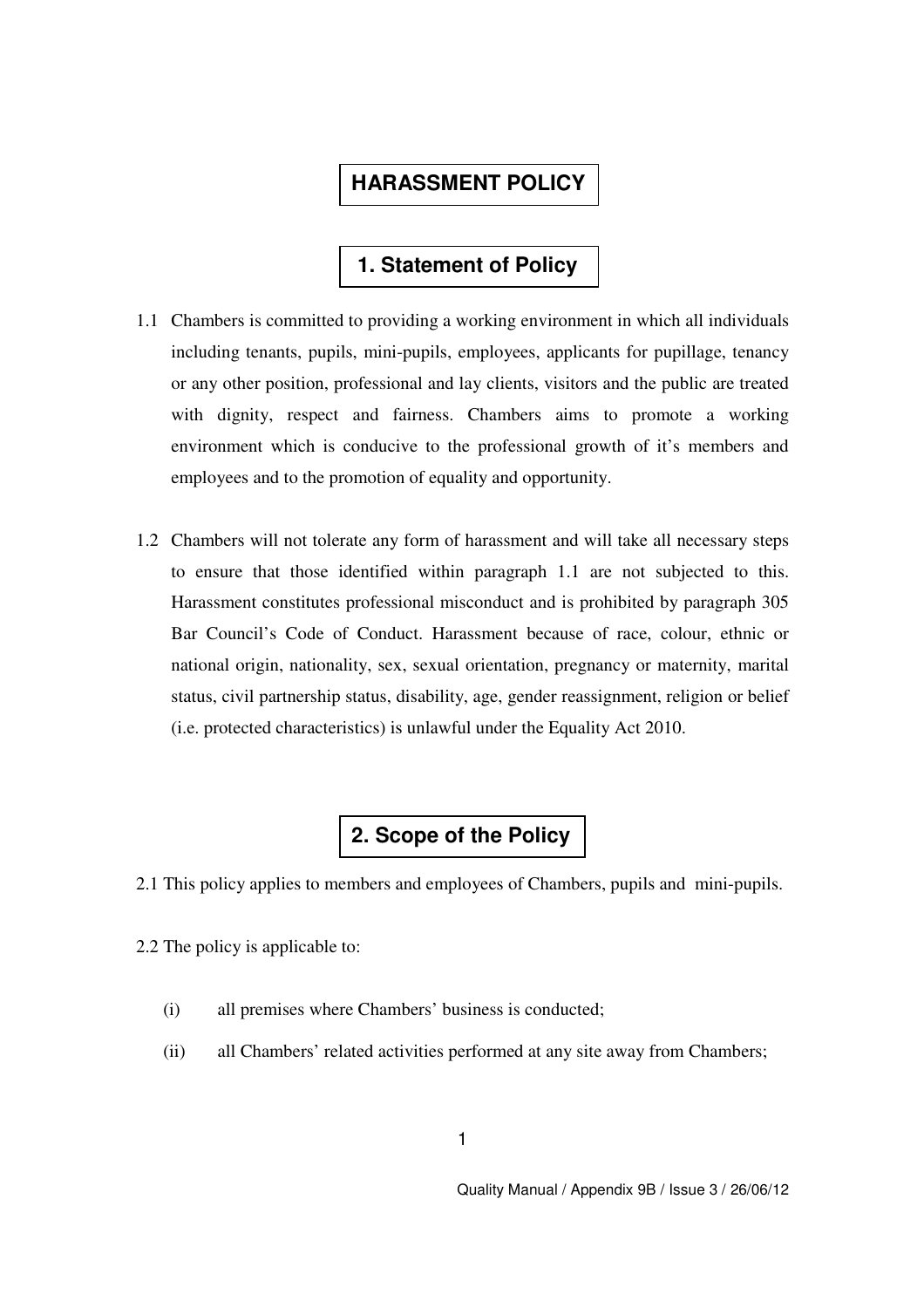(iii) any social, business or other function where conduct or comments may have an effect on Chambers or relationships within Chambers.

## **3. Definition of Harassment**

3.1 Harassment is any form of unwanted conduct which has the aim or effect of diminishing a person's dignity or creating a humiliating or offensive environment for that person. The fact that one person may be able to ignore or deal comfortably with certain behaviour does not mean that it is acceptable if directed at another. A single incident may constitute harassment if it is sufficiently serious. The motive or intention of the perpetrator is normally irrelevant.

3.2 Examples of behaviour which may amount to harassment based on sex, race, disability, religion or sexual orientation include:

- · physical assault, including sexual assault;
- · demands for sexual favours in return for career advancement;
- · unnecessary physical contact;
- · exclusion from social networks and activities;
- · isolation;
- · bullying;
- · compromising suggestions or invitations;
- · suggestive remarks or looks;
- · display of offensive materials, including on computer screen;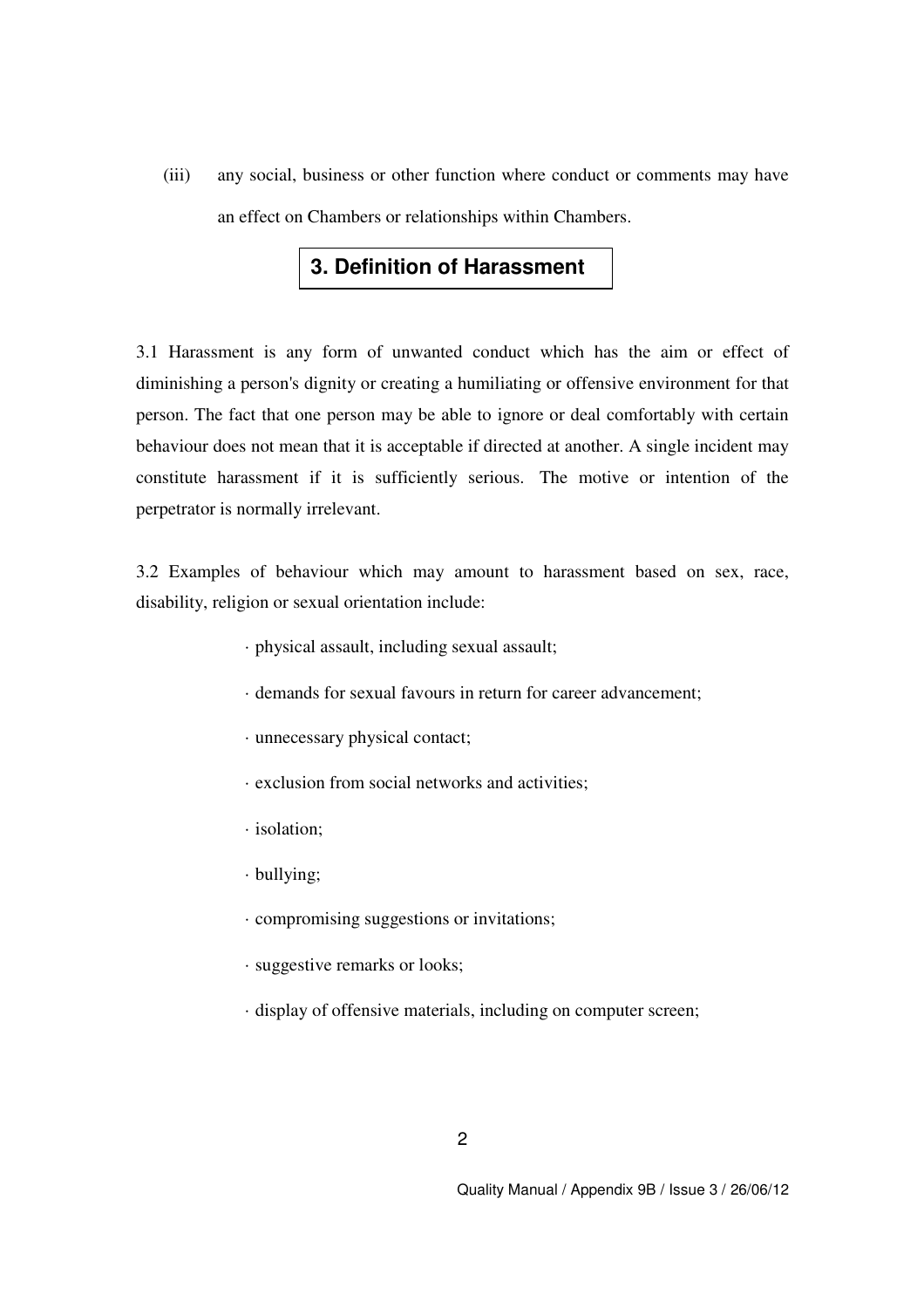- · tasteless jokes or verbal abuse;
- · offensive remarks or ridicule;
- · dealing inappropriately with complaints of harassment.

This list is not-exhaustive.

#### **4.Prohibition against Harassment**

4.1 For the avoidance of doubt, Chambers prohibits Harassment.

4.2 Disciplinary action will be taken against any individual specified within paragraph 2.1 found to have harassed any other individual or group of individuals within Chambers including tenants, pupils, mini-pupils, employees, applicants for pupillage, tenancy or any other position, professional and lay clients, visitors and the public or any other person during the conduct of their work or as otherwise specified within paragraph 2.2.

# **5. Resolving Complaints of Harassment**

5.1 Chambers is committed to providing a supportive environment in which to resolve all complaints and issues relating to harassment. A number of options specified within paragraphs 5.6 and 5.7 have been implemented for this purpose. A non-adversarial approach will be adopted.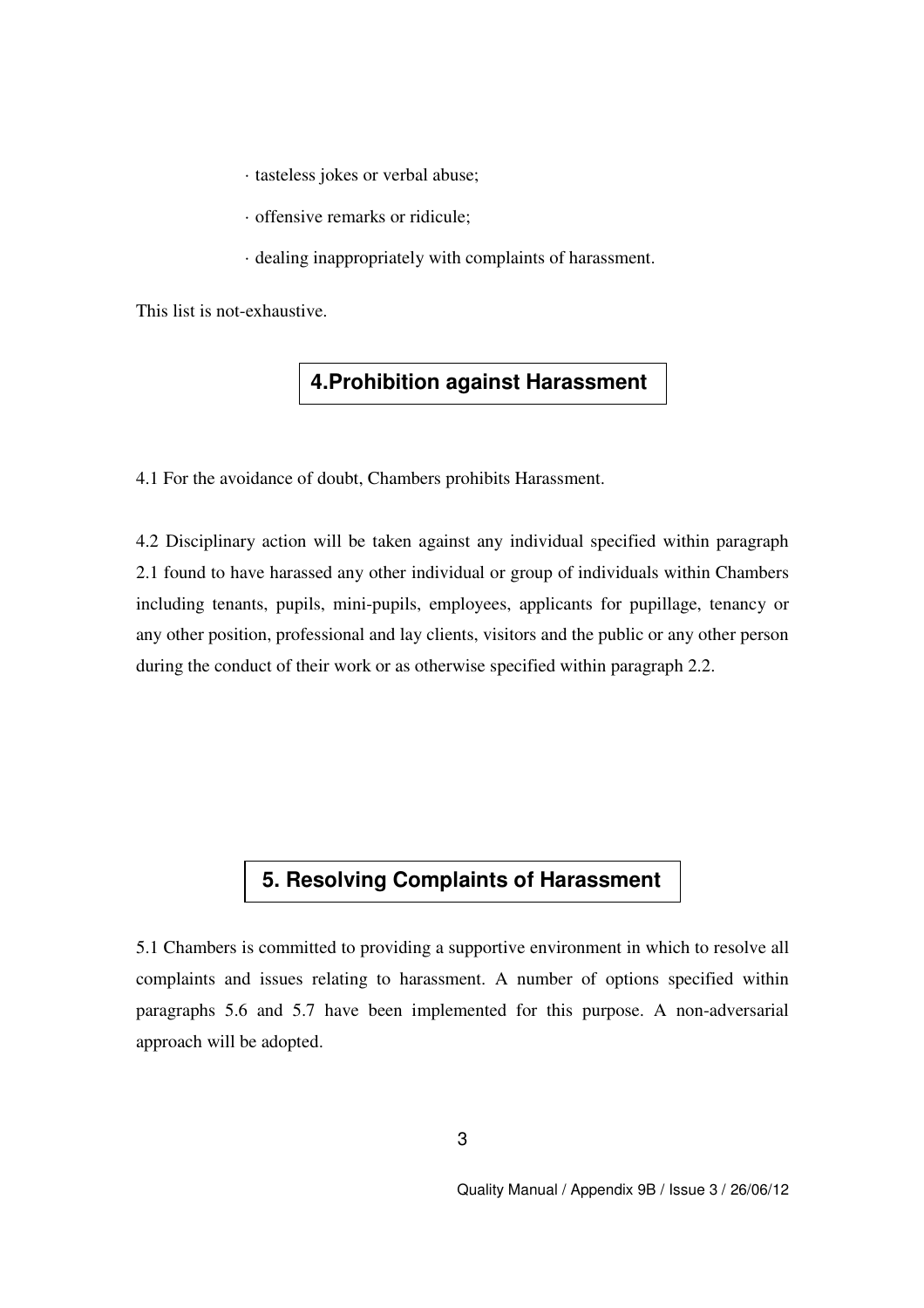5.2 A recipient of harassment is encouraged to raise a complaint at an early stage preferably through the informal procedure as outlined within paragraph 5.6. In so doing this is more likely to resolve the complaint with a satisfactory outcome. If left unresolved, the harassment may escalate into a situation that can no longer be resolved effectively and/or with a satisfactory outcome for all involved.

5.3 Any individual has the right to bring to the attention of an appropriate person any behaviour which they have witnessed or are made aware of and consider to be in contravention of this policy. This is irrespective of whether they are the recipient of the said harassment. All such persons will remain anonymous and the complaint treated confidentially. Further, a failure to report or take immediate action in relation to any alleged harassment could be interpreted as condoning such behaviour.

5.4 Chambers recognises that a recipient of harassment may find it difficult to come forward with either an informal or formal complaint. Further, both recipients and alleged harassers may be concerned about the confidentiality of any complaint. There may be implications for personal and professional relationships inside and outside Chambers including issues of career advancement for all parties. To protect the interests of the complainant, the individual complained against, and any other person who may report or be witness to any incidents of harassment, confidentiality will be maintained throughout any investigatory process to the extent that this is reasonably practicable and appropriate under the circumstances. This is, however, subject to Chamber's overriding duty to ensure that the harassment does not re-occur. All records of complaints, including notes to meetings, interviews, results of investigations and other relevant material will be kept confidential by Chambers except where disclosure is required for disciplinary or other remedial processes and again subject to Chamber's overriding duty to ensure that the harassment does not re-occur.

5.5 Chambers is committed to ensuring that there will be no form of reprisal for;

(i) any person who may report, be witness to, or involved in any formal or informal investigation relating to any incidents of harassment in good faith, or,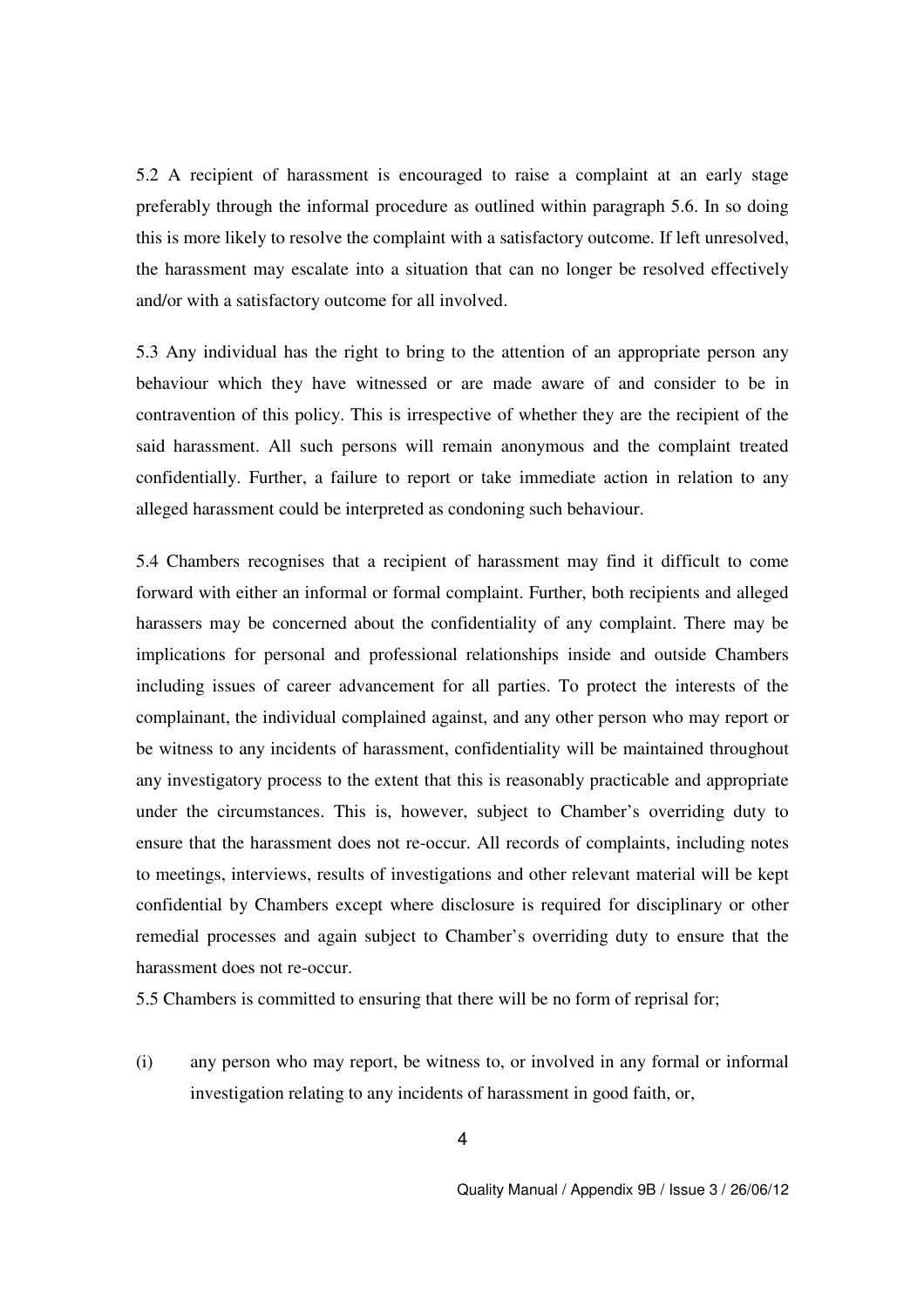(ii) any person that is the subject of either a formal or informal investigation of harassment where an allegation of harassment is not upheld.

Chambers aims to ensure that no adverse implications will result from raising a complaint, particularly in relation to career advancement. Any victimisation of those identified within paragraphs 5.5(i) and (ii) will be viewed as a disciplinary matter.

5.6 **Informal Resolution**: a number of avenues may be taken in order to resolve a complaint informally;

- (i) When an incident of harassment occurs, the recipient should communicate their disapproval and objections immediately, or as soon as possible thereafter to the harasser and request that the behaviour ceases.
- (ii) Alternatively, the recipient may prefer to communicate their disapproval and objections immediately or as soon as possible thereafter to a member of the Management Committee or a designated advisor (and/or pupil supervisor if applicable) [see paragraph 5.8 & appendix 1]. This individual will;
	- provide the recipient with advice and support;
	- will undertake any informal investigation necessary to resolve the matter speedily and in confidence, including approaching the harasser privately and requesting, on behalf of the recipient, that the behaviour ceases;
	- ensure that any informal investigation is undertaken and completed within 14 days of receipt of the complaint, or as soon as is reasonably practicable. There must be a good reason for any delay.

#### 5.7 **Formal Complaints Resolution**: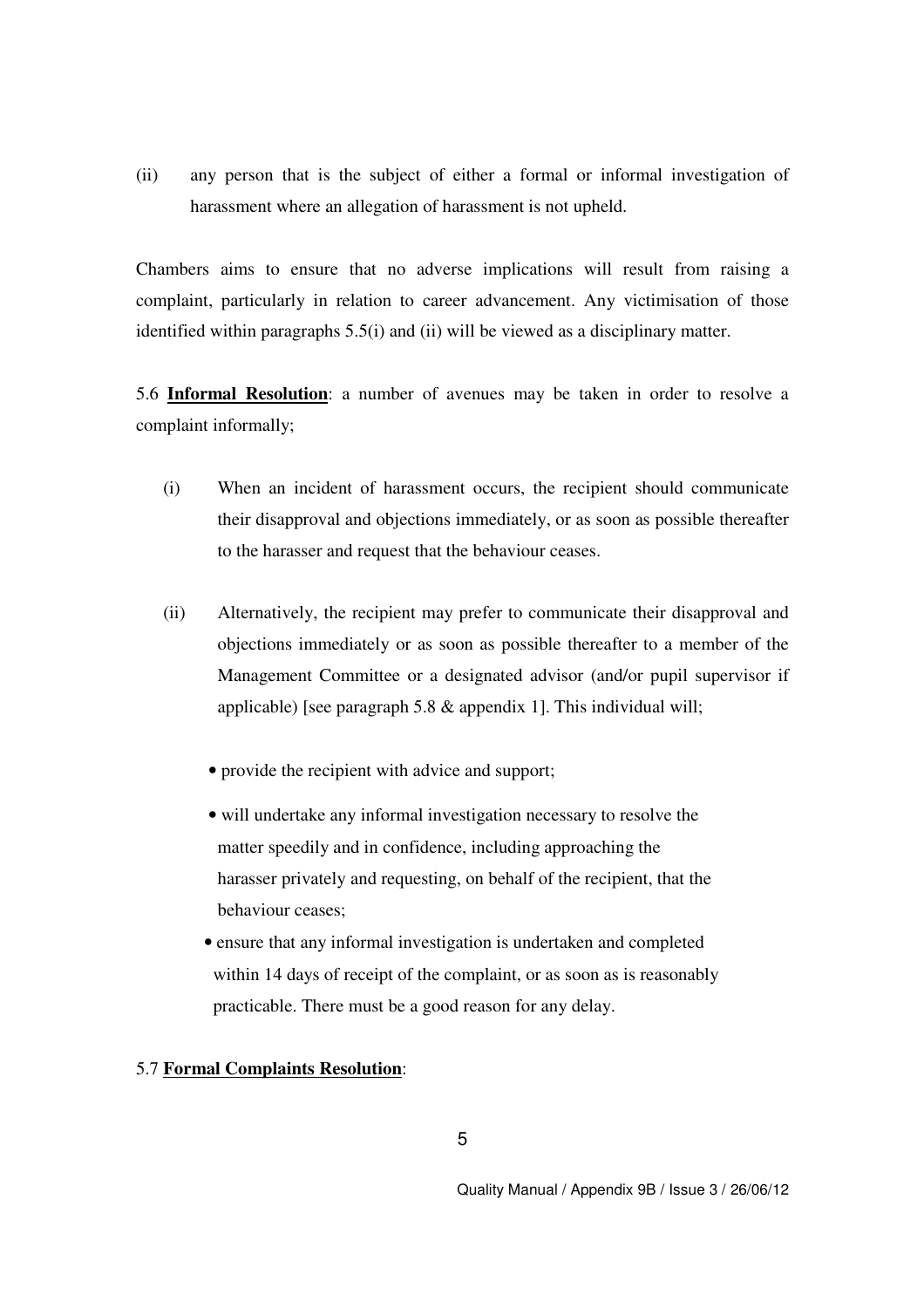- (i) In the event that the recipient does not wish to pursue the informal resolution option or has exhausted such avenues, they may make a formal complaint to a member of the Management Committee or a designated advisor (and/or pupil supervisor if applicable) [see paragraph 5.8 & appendix 1].
- (ii) A formal complaint should be made in writing setting out the allegations, immediately or as soon as possible thereafter, subject to utilising the informal complaints procedure. A formal investigation will be undertaken and completed within 14 days of receipt of the complaint, or as soon as is reasonably practicable. Again there must be a good reason for any delay.
- (iii) Where possible, the formal investigation will be conducted by a panel of at least two members of Chambers who have no conflict of interest in relation to the complaint. All parties to the complaint have the right to make representations and/or be independently represented and/or be accompanied by a colleague or friend at any hearing.
- (iv) If a formal complaint cannot or is not resolved internally within Chambers or one or both parties are unhappy with the outcome, a further avenue of appeal to an external independent individual may be considered. This individual should have expertise in equal opportunities and have no direct relationship to any person within Chambers either professionally or personally. Further avenues of redress may be sought through independent organisations [see appendix 2].
- (v) If the allegation of harassment is upheld, appropriate remedial action will be taken. This may include any of the following;
	- formal apology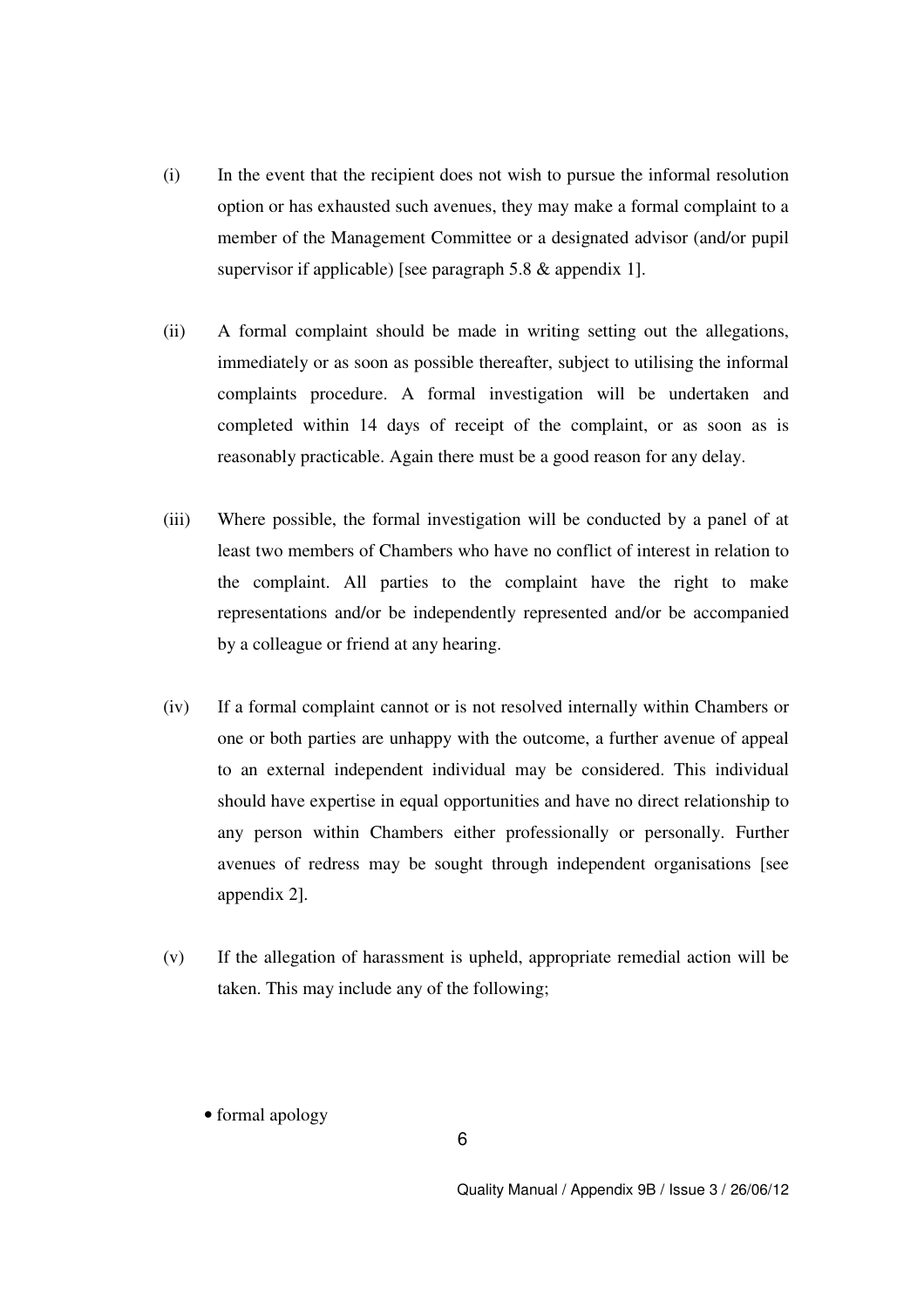- counselling
- written warning
- change of work assignment
- report to the relevant Inn recommending the removal of pupil supervisor status
- suspension or discharge from Chambers
- referral to the Bar Council's Conduct Committee [see appendix 2]. This may result in further sanctions imposed by the CC.
- (vi) In addition to any of the aforesaid sanctions that may be imposed, those guilty of harassment may be liable for damages in the event of a civil lawsuit. Action can be taken either in the County Court or Employment Tribunal alleging harassment as a form of unlawful discrimination. If the harassment is capable of amounting to a criminal offence, eg, rape, indecent or physical assault, the victim should be encouraged to report any such incident(s) to the police.
- (vii) The standard of proof to be applied in a formal investigation is "beyond all reasonable doubt". This is the standard applied by the Conduct Committee in relation to complaints alleging professional misconduct by a barrister. Recipients of harassment may feel that this standard is too stringent. However, protection must not only be afforded to those subjected to such behaviour but also to those who may be wrongly accused of harassing. If a formal allegation of harassment is upheld against an individual the implications for that person could be adverse to both his/her professional and personal life. In many cases it is likely that the process of formally investigating allegations of harassment will result in the behaviour ceasing.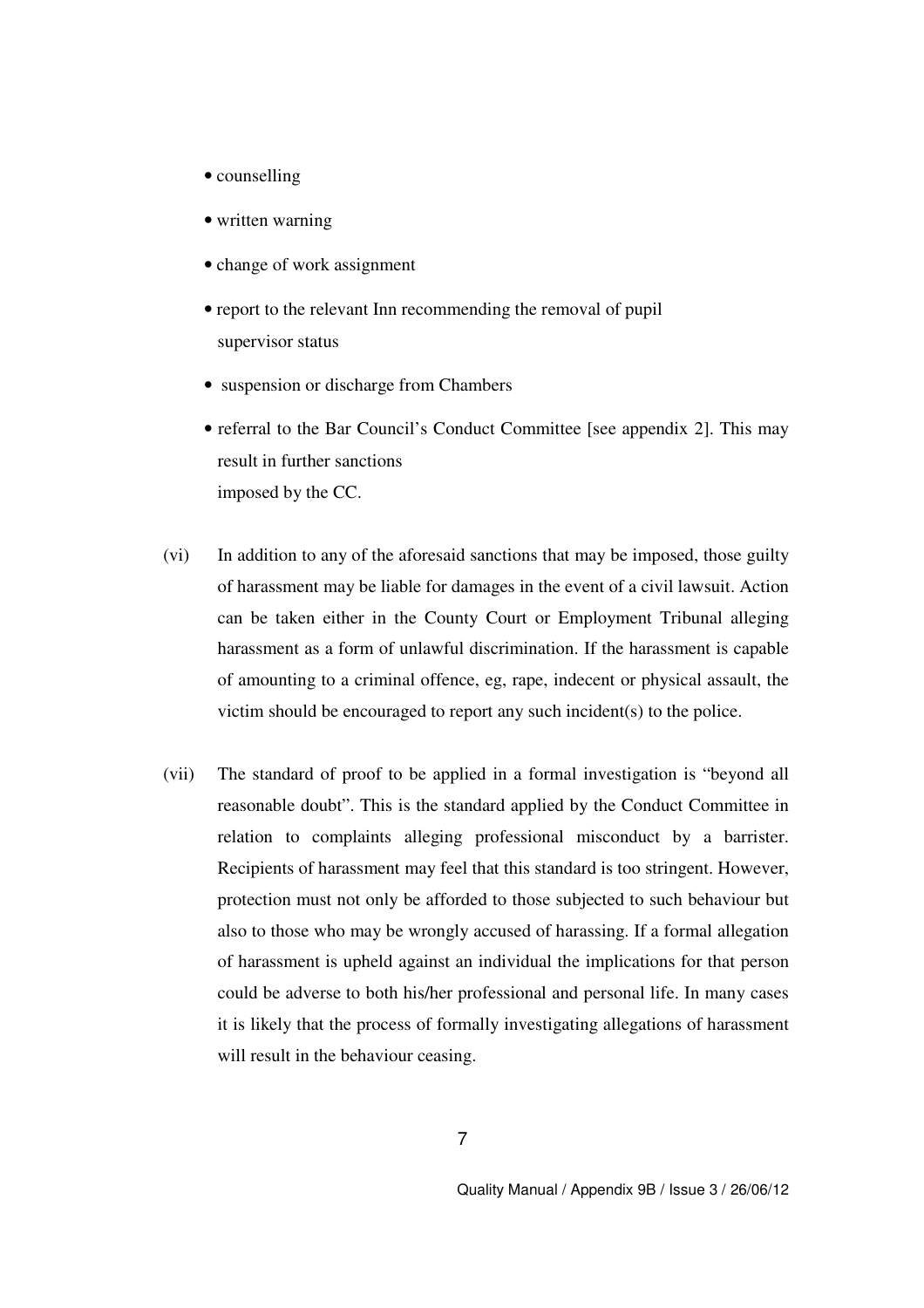5.8 **Designated advisors**: a male and female advisor will be nominated and elected, in accordance with the procedure adopted for elections to the Management Committee as set out in Chamber's constitution. (Any nominated individual may simultaneously act as the "equal opportunities designated advisor").

## **6. Access to and Implementation of the Policy**

6.1 A copy of this policy will be provided to all members and employees of Chambers, including pupils. Upon receipt, the policy should be carefully read, and an opportunity will be given to clarify any areas of ambiguity or concern at quarterly departmental and staff meetings.

6.2 The availability of this policy will be communicated to mini-pupils and all applicants for pupillage, tenancy and any other position.

6.3 A copy of the policy will be available on request by all those specified within paragraph 6.2 as well as professional and lay clients, visitors and any other member of the public. In the event that the policy is ambiguous or requires clarification, any of the aforesaid individuals/groups may approach one of the designated advisors, either in writing or personally.

6.4 The policy, where reasonably practicable, will be positively promoted on Chambers web-site and/or in Chamber's brochures.

6.5 The policy, and appendices are to be updated annually by Chambers pupil under the direction and supervision of their pupil supervisor, subject to final approval by the Management Committee. This should not only ensure the currency and accuracy of the law, but take into account the relevancy and practicality of (i) the scope of the policy, (ii) the definition  $\&$  prohibition against harassment, (iii) the informal  $\&$  formal complaints procedure, and (iv) access to & implementation of the policy.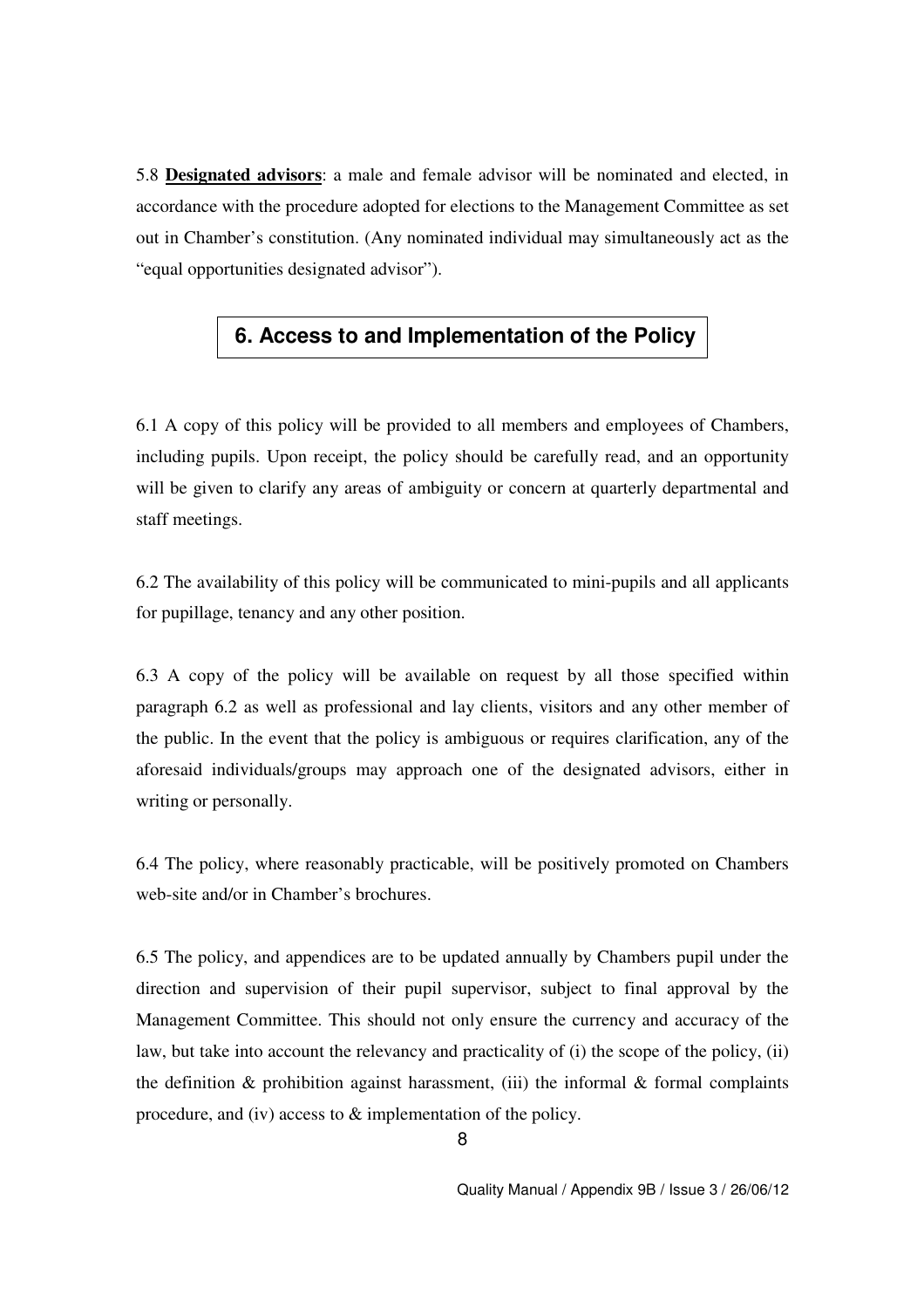#### **Appendix 1**

*\*to be updated annually by Chambers' pupil to ensure that all information contained within this appendix is accurate and of practical use.* 

#### **Management Committee & Designated Advisors**

Roger Farley QC (Head of Chambers) (called 1974) Timothy Willitts (Treasurer) (called 1989) Richard Hartley (Senior Representative) (called 1985) Martin Callery (Middle Representative) (called 1997) Rebecca Gregg (Junior Representative) (called 2003) Sam Keeling Roberts (Secretary) (Called 2005)

Female designated advisor: Samantha Openshaw (Called 2005) Male designated advisor: Nicholas Flannagan (Called 2004)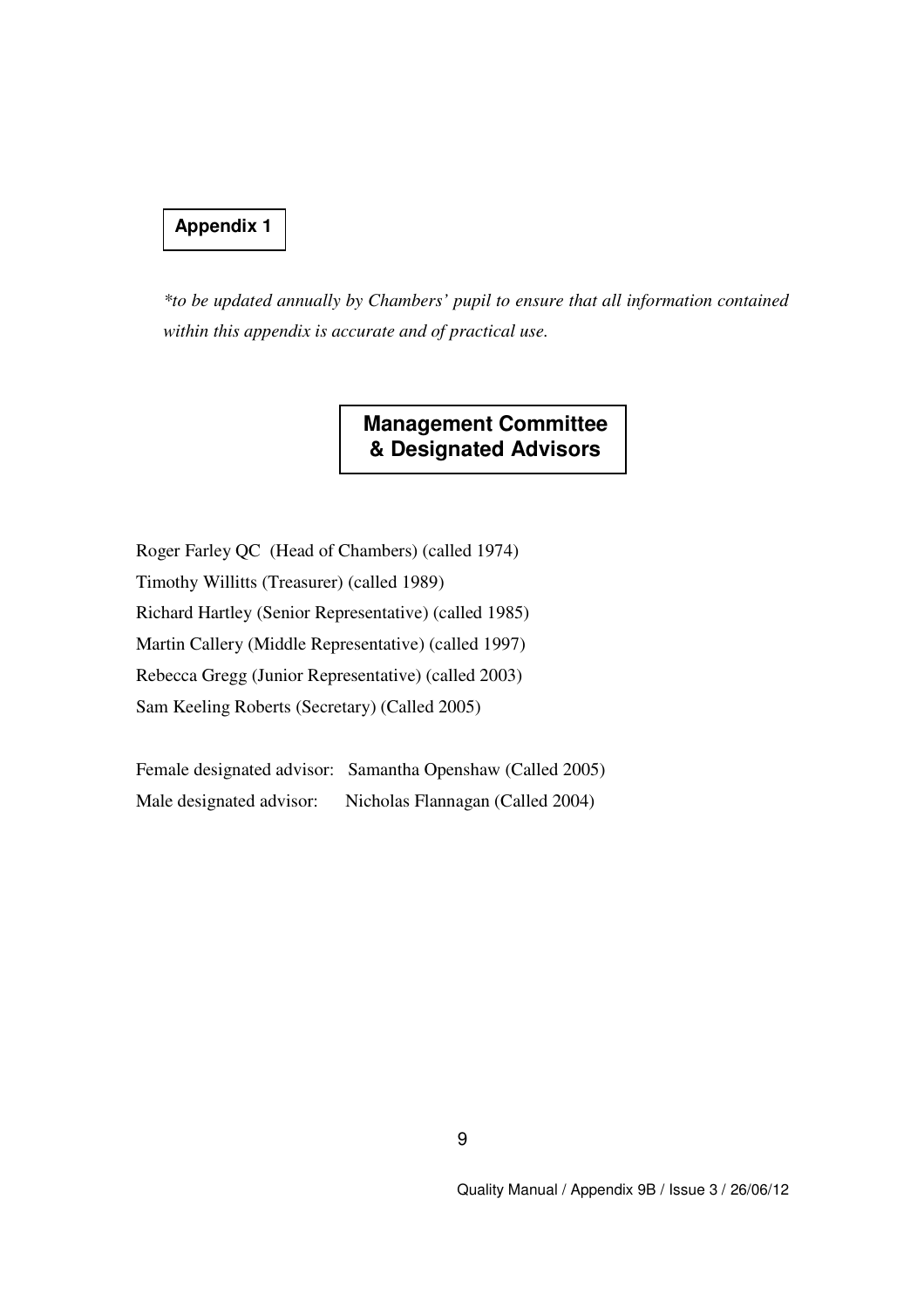#### **Appendix 2**

*\*to be updated annually by Chambers' pupil to ensure that all information contained within this appendix is accurate and of practical use.* 

### **Independent Avenues of Redress**

In addition to Chambers internal procedures there are a number of other avenues of redress. These include;

• raising a complaint with the relevant Inns Students' Officer about a sponsor or pupil supervisor. The Inns' complaint process will determine the outcome of such complaints.

#### Lincoln's Inn Gray's Inn

Treasury Office 8 South Square Lincoln's Inn Gray's Inn LONDON LONDON WC2A 3TL WC1R 5ET

Student Department Education Department Tel: 0207 405 1393 Tel: 0207 458 7800

## **Inner Temple Middle Temple** Education & Training Department Student's Department Treasurer's Office Treasury Office Inner Temple Middle Temple Lane LONDON LONDON

10

Quality Manual / Appendix 9B / Issue 3 / 26/06/12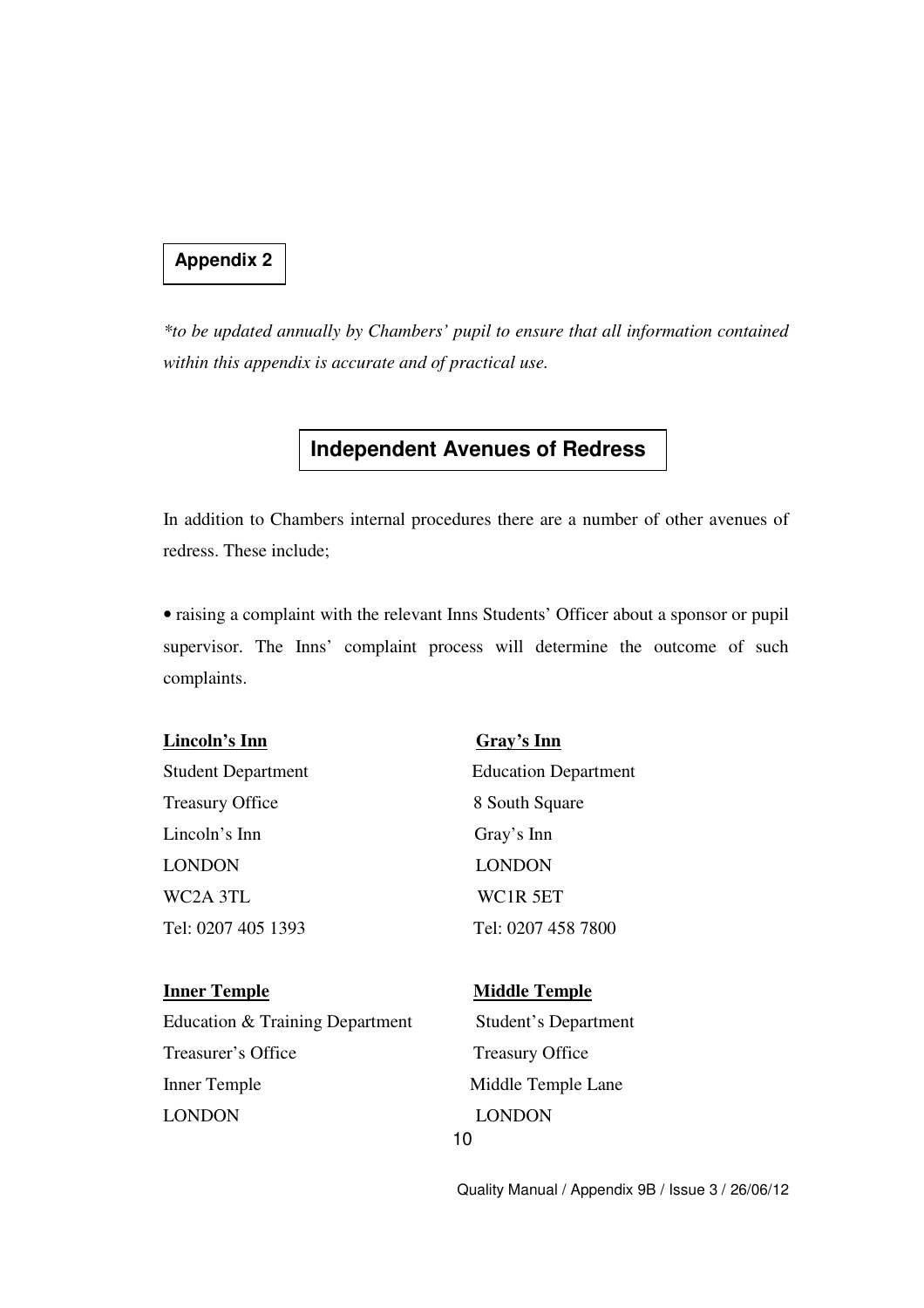EC4Y 7DB EC4Y 9AT

Tel: 0207 797 8250 Tel: 0207 427 4800

• a complaint directly to the Bar Standards Board where the alleged discriminator is a barrister:

289/293 High Holborn LONDON WC1V 7HZ Telephone:0207 611 1444 Fax: 0207 851 9217 Website: www.barstandards board.org.uk

• seek the confidential advice from the Bar Councils' Equality and Diversity Advisors. They can be approached in confidence by ant recipient of harassment or by any member of chambers responding to a complaint of harassment.

Pamela Bhalla and Angela Campbell Bar Councils' Equality and Diversity Advisors 289/293 High Holborn London WC1V 7HZ Telephone: 0207 611 1310 Fax: 0207 831 9217 DX: 240 LDE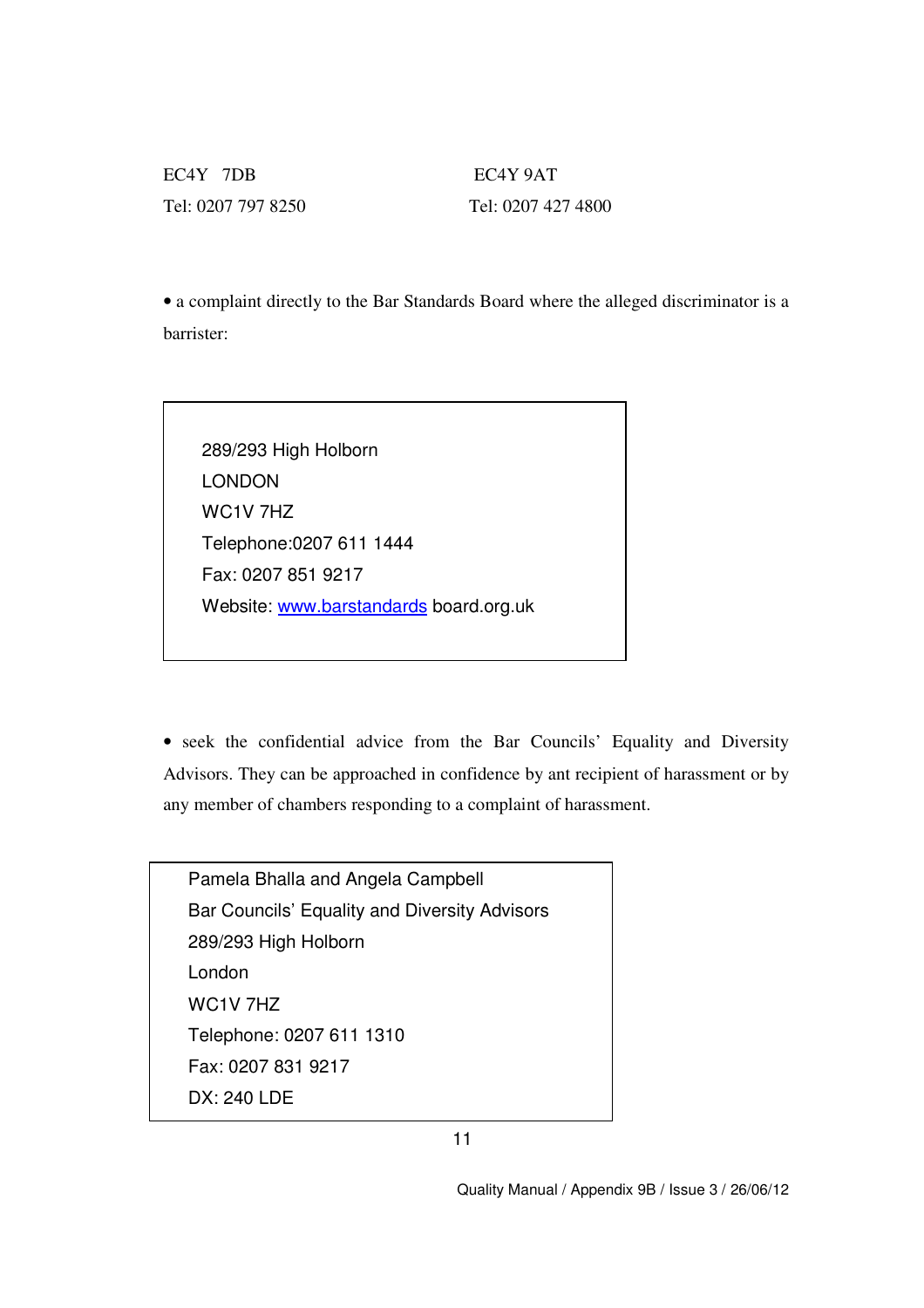## **Further sources of help :Taken from Annexe A to the Code for Equality and Diversity**

## **Important Websites and contact Addresses**

Commission for Racial Equality - www.cre.gov.uk

Equal Opportunities Commission - www.eoc.org.uk

Disability Rights Commission - http://www.drc-gb.org

Judicial Studies Board - www.jsboard.co.uk/index.htm

Judicial Studies Board- Equal Treatment Bench Bookhttp://www.jsboard.co.uk/etac

National Association for Mental Health (MIND)- www.mind.org.uk/

Royal National Institute for deaf and hard of hearing people http://www.rnid.org.uk/

Deaf Lawyers UK – www.deaflawyers.org.uk

Royal National Institute of the Blind http://www.rnib.org.uk/xpedio/groups/public/documents/code/Internet Home.hcsp

Employer's Forum on Disability- efd@employers-forum.co.uk

Centre for Accessible Environments- www.cae.org.uk

# **Codes of Practice**

Commission for Racial Equalityhttp://www.cre.gov.uk/gdpract/eop.html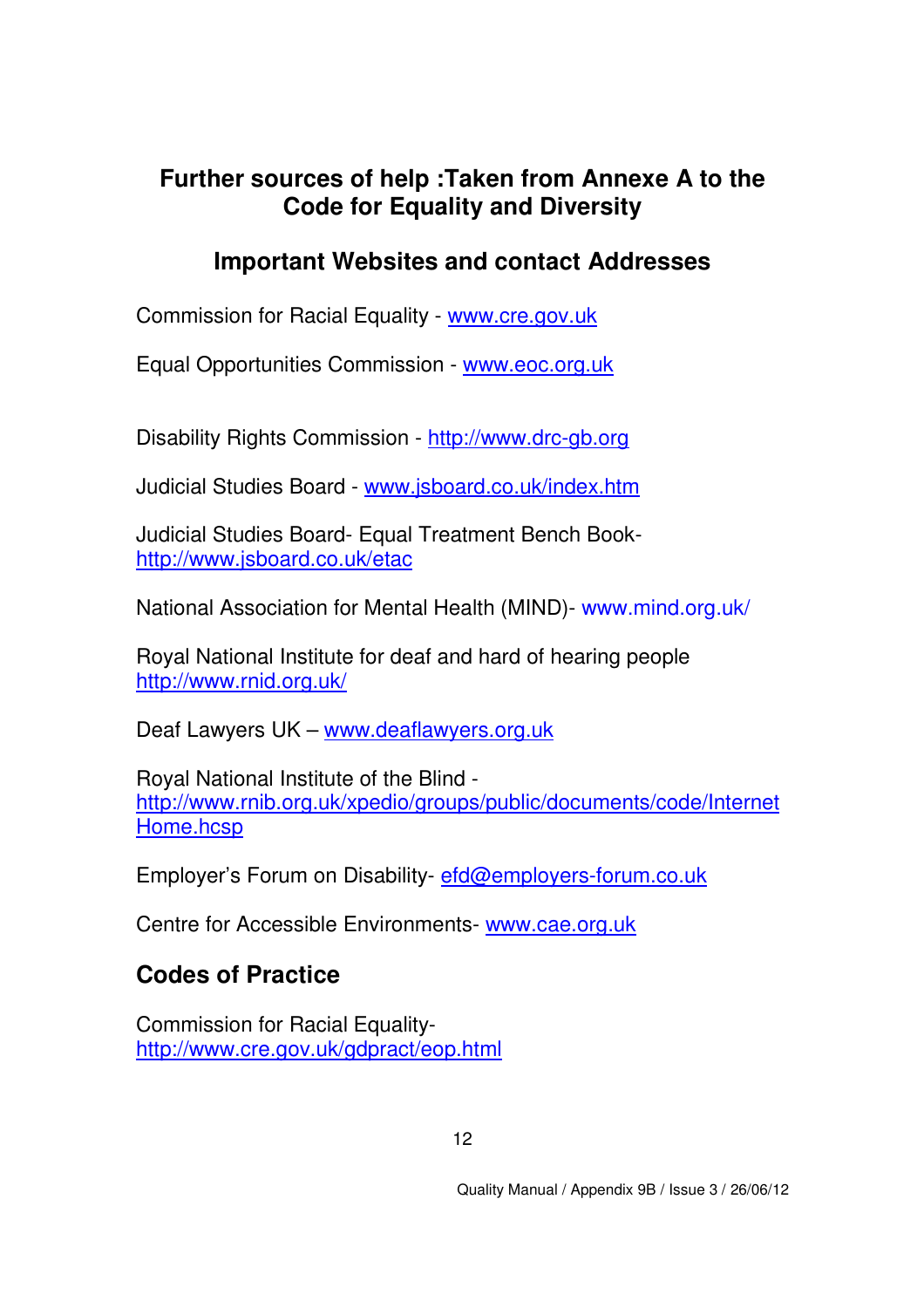Equal Opportunities Commission- code of practice on equal payhttp://www.eoc.org.uk/cseng/legislation/law\_code\_of\_practice.pdf

Code of Practice on sex discriminationhttp://www.eoc.org.uk/cseng/legislation/law\_code\_of\_practice\_sex discrimination.asp

Disability Rights Commission- all codes of practice- http://www.drcgb.org/thelaw/practice.asp

Advisory and Conciliation and Arbitration Service- all codes of practice- http://www.acas.org.uk/a\_z/codes\_of\_practice.html

# **The Bar Code of Conduct –**

http://www.barcouncil.org.uk/document.asp?documentid=173&langua geid=1&highlight=code%20of%20conduct

## **Relevant Benchmark Data may be Found on the Following Websites:**

Bar Council Education Websitehttp://www.legaleducation.org.uk/Main/

Office of National Statistics for census data by ethnic origin- from the 2001 Census- http://www.statistics.gov.uk/cci/nugget.asp?id=395

The Pupillage Funding And Advertising Requirements 2003, Annex R-

http://www.barcouncil.org.uk/document.asp?languageid=1&document id=1608#ParaLink

Bar Council Information on arbitration and conciliation: http://www.barcouncil.org.uk/document.asp?documentid=109&langua geid=1&highlight=arbitration

DTI- "Resolving Disputes: A New Approach in the Workplace" www.dti.gov.uk/er/resolvingdisputes.htm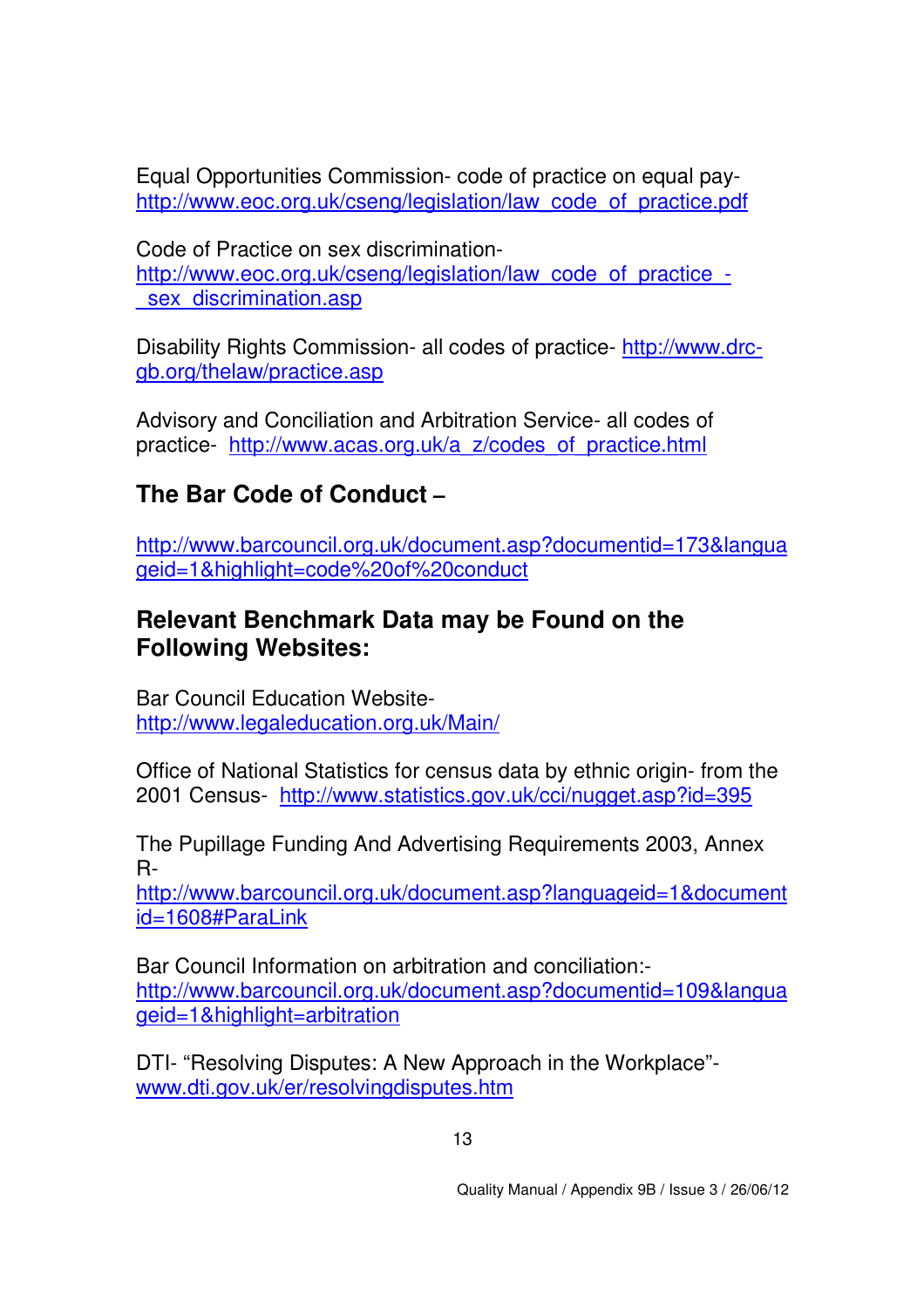Practice Management guidelines-

http://www.barcouncil.org.uk/document.asp?documentid=2330&langu ageid=1&highlight=practice%20management%20guidelines

| <b>ORGANISATION</b>                                       | <b>CONTACT NAME,</b><br><b>ADDRESS, AND</b><br><b>TELEPHONE</b>                                                                                                                         |
|-----------------------------------------------------------|-----------------------------------------------------------------------------------------------------------------------------------------------------------------------------------------|
| <b>The Commission for Racial</b><br>Equality, (CRE).      | Mr Trevor Phillips<br>Chair,<br>St. Dunstan's House<br><b>Borough High Street</b><br>London<br><b>SE1 1GZ.</b><br>Tel-02079390000<br>(switchboard).<br>Fax-0207 939 0001 (general).     |
| <b>The Equal Opportunities</b><br><b>Commission (EOC)</b> | <b>MS Julie Mellor</b><br>Chair<br><b>Arndale House</b><br><b>Arndale Centre</b><br>Manchester<br>M4 3EQ.<br>Tel- 0161 833 9244<br>(switchboard)<br>Email- info@eoc.org.uk<br>(general) |
| <b>The Disability Rights</b><br><b>Commission (DRC)</b>   | <b>DRC</b> Helpline<br>FREEPOST MID02164<br>Stratford upon Avon<br><b>CV37 9BR</b><br>Telephone: 08457 622 633                                                                          |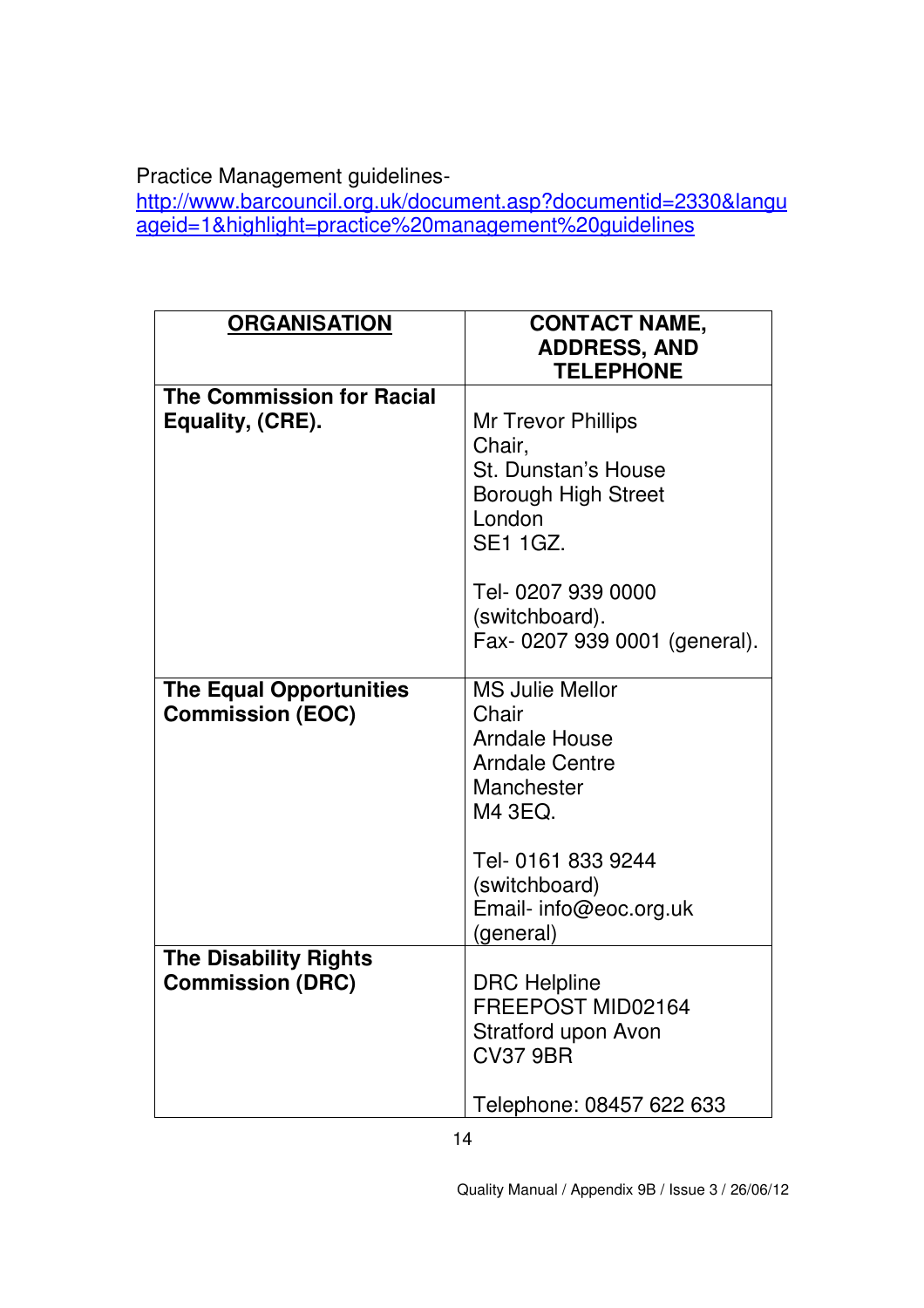|                                                        | Textphone: 08457 622 644<br>(You can speak to an operator<br>at any time between 8am and<br>8pm, Monday to Friday)                                                                     |
|--------------------------------------------------------|----------------------------------------------------------------------------------------------------------------------------------------------------------------------------------------|
| <b>Society of Asian Lawyers</b><br>(SAL)               | Society of Asian Lawyers<br>c/o Mr Aamir Khan<br><b>Richards Butler</b><br><b>Beaufort House</b><br>15 St Botolph Street,<br>London EC3A 7EE<br>Tel-020 7772 5994<br>Fax-0207 539 5319 |
| <b>Association of Women</b><br><b>Barristers (AWB)</b> | Angela Campbell<br>c/o Association of Women<br><b>Barristers</b><br>289-293 High Holborn<br>London<br>WC1V7HZ<br><b>DX: 240 LDE</b>                                                    |
| <b>Association of Muslim</b><br>Lawyers (AML)          | <b>Student Officer</b><br>The Association of Muslim<br>Lawyers<br><b>PO Box 148</b><br>High Wycombe<br>Bucks HP13 5WJ<br>Tel: 01494-526-955<br>E-mail: aml@aml.org.uk                  |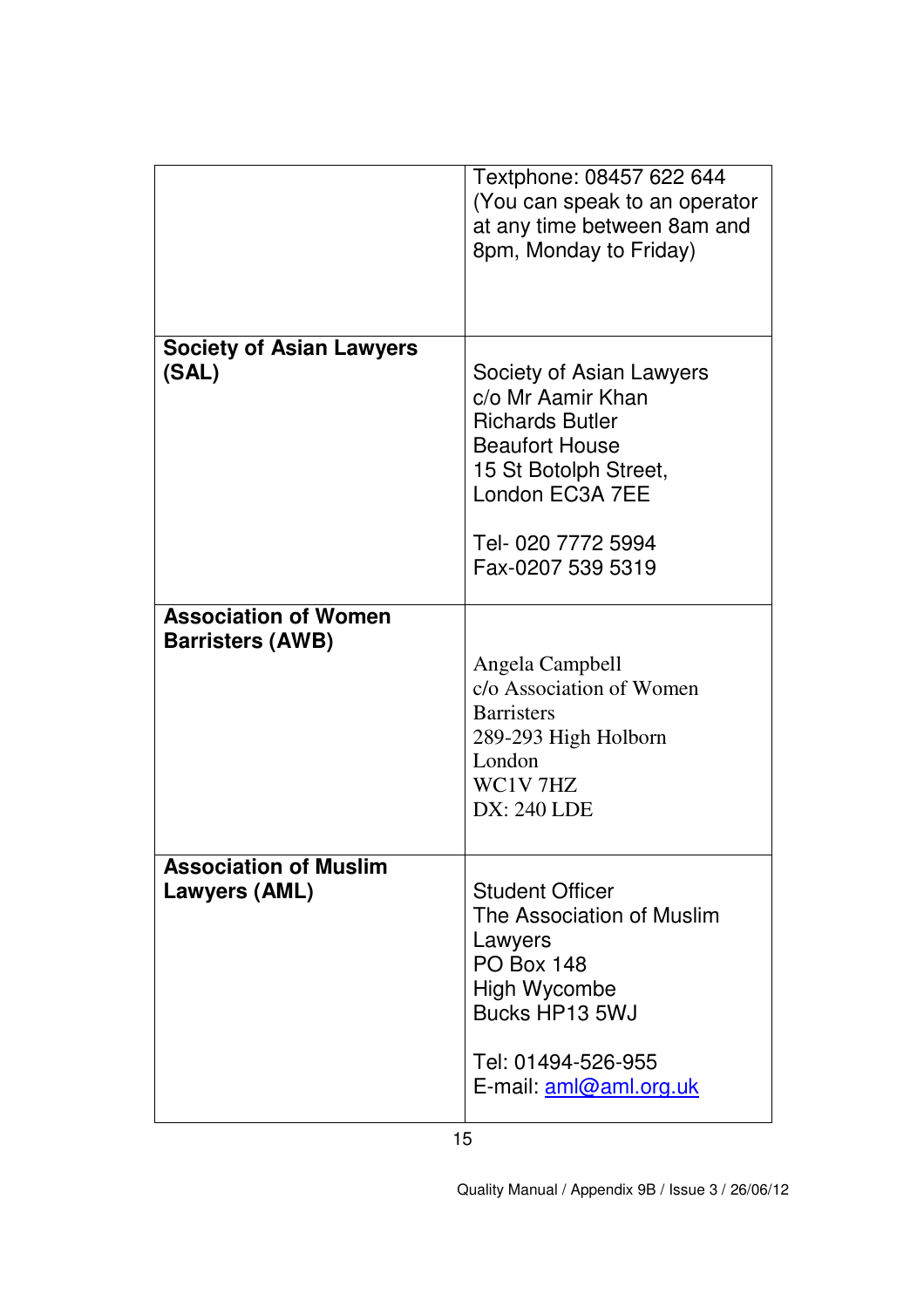| <b>Bar Lesbian and Gay Group</b>     |                                   |
|--------------------------------------|-----------------------------------|
|                                      |                                   |
| (BLAGG)                              | Mr Stuart Wright                  |
|                                      | <b>PO BOX 18459</b>               |
|                                      | London,                           |
|                                      | EC1M 3 AU.                        |
|                                      |                                   |
| <b>South East Circuit Minorities</b> |                                   |
| <b>Committee</b>                     | C/O Karl King                     |
|                                      | <b>Hardwicke Building</b>         |
|                                      | New Square,                       |
|                                      |                                   |
|                                      | Lincoln's Inn,                    |
|                                      | London,                           |
|                                      | WC2A 3UP.                         |
|                                      |                                   |
|                                      |                                   |
| <b>The Society of Black</b>          | C/O Peter Herbert                 |
| <b>Lawyers</b>                       |                                   |
|                                      | <b>Tooks Court Chambers</b>       |
|                                      | <b>Chambers of Michael</b>        |
|                                      |                                   |
|                                      | Mansfield QC                      |
|                                      | 8 Warner Yard                     |
|                                      | <b>Warner Street</b>              |
|                                      | London EC1R 5EY                   |
|                                      |                                   |
|                                      | DX 68 Chancery Lane               |
|                                      | Telephone 020 7841 6100           |
|                                      |                                   |
|                                      | Facsimile 020 7841 6199           |
| <b>The Department of Trade</b>       |                                   |
| and Industry (DTI)                   | <b>DTI Publications Orderline</b> |
|                                      | <b>ADMAIL 528</b>                 |
|                                      |                                   |
|                                      | London                            |
|                                      | SW1W 8YT.                         |
|                                      |                                   |
|                                      | Tel- 0870 150 2500                |
|                                      | Fax-0870 150 2333.                |
|                                      |                                   |
|                                      |                                   |
| <b>Law Care for Barristers in</b>    |                                   |
| <b>England and Wales (for</b>        | Law Care                          |
| confidential help and advice         | PO Box 6                          |
|                                      |                                   |
| call the free phone number)          | Porthmadug                        |
|                                      | Gwynedd                           |